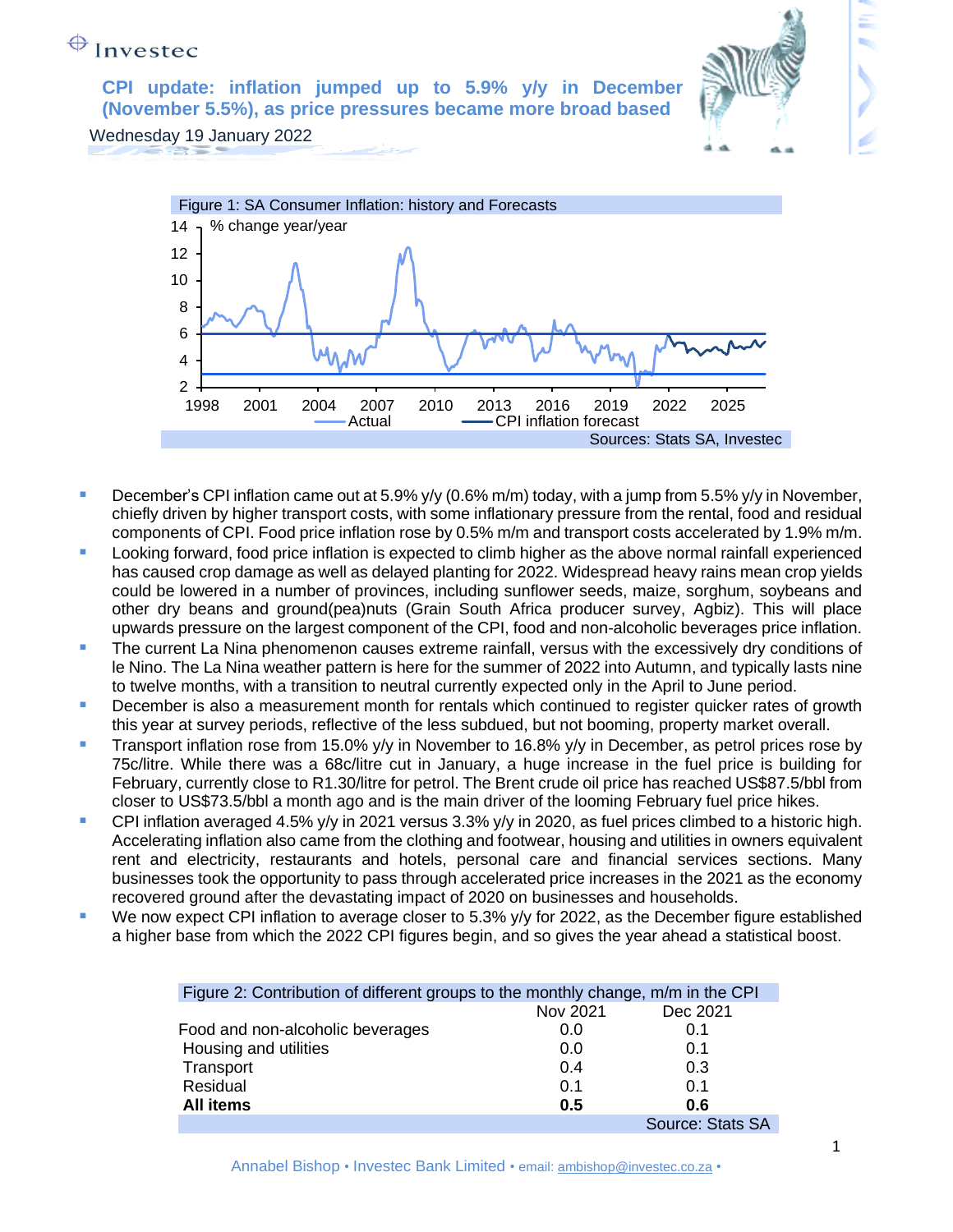**CPI update: inflation jumped up to 5.9% y/y in December (November 5.5%), as price pressures became more broad based**

Wednesday 19 January 2022



- **•** Core CPI inflation (which excludes food and non-alcoholic beverages, fuel and energy prices from the CPI) lifted slightly to 3.4% in December from 3.3% y/y in November, with both goods and services inflation rates rising 8.5% y/y and 3.3% y/y, from 7.9% y/y and 3.1% y/y respectively.
- The lift in goods price inflation came through mainly in the food and fuel categories, with price pressures accelerating in the clothing and footwear, household contents costs such as furnishings, supplies etc. as well. On the services side, a large monthly jump in domestic workers renumeration of 0.7% m/m occurred.
- **The rental components in the CPI include actual rentals for housing, along with equivalent rent for owners.**
- **E** House price inflation was subdued overall at 3.5% y/y in December, compared to the CPI inflation rate of 5.9% y/y. However, house price inflation rose from an eleven year low of a 1.3% y/y annual increase in April 2020 to an annual increase of 5.1% y/y by April 2021 (FNB house price index), but subsequently dropped to an annual increase of 3.4% y/y in Q4.21, 3.5% y/y in December.
- Food price inflation remains a risk for 2022, as do oil prices, while a number of businesses may push through price increases as the economy recovers further to make from 2020. December's CPI inflation rate came out above market expectations of 5.7% y/y and will likely increase interest rate expectations.
- The upwards pressure December's CPI will give to inflation overall in 2022 will likely give impetus to the SARB's hawkish tone, after its 25bp lift in November in the repo rate. The SARB targets inflation in a six to twenty-four month period and may now look to deliver a January 25bp hike instead of only by March.

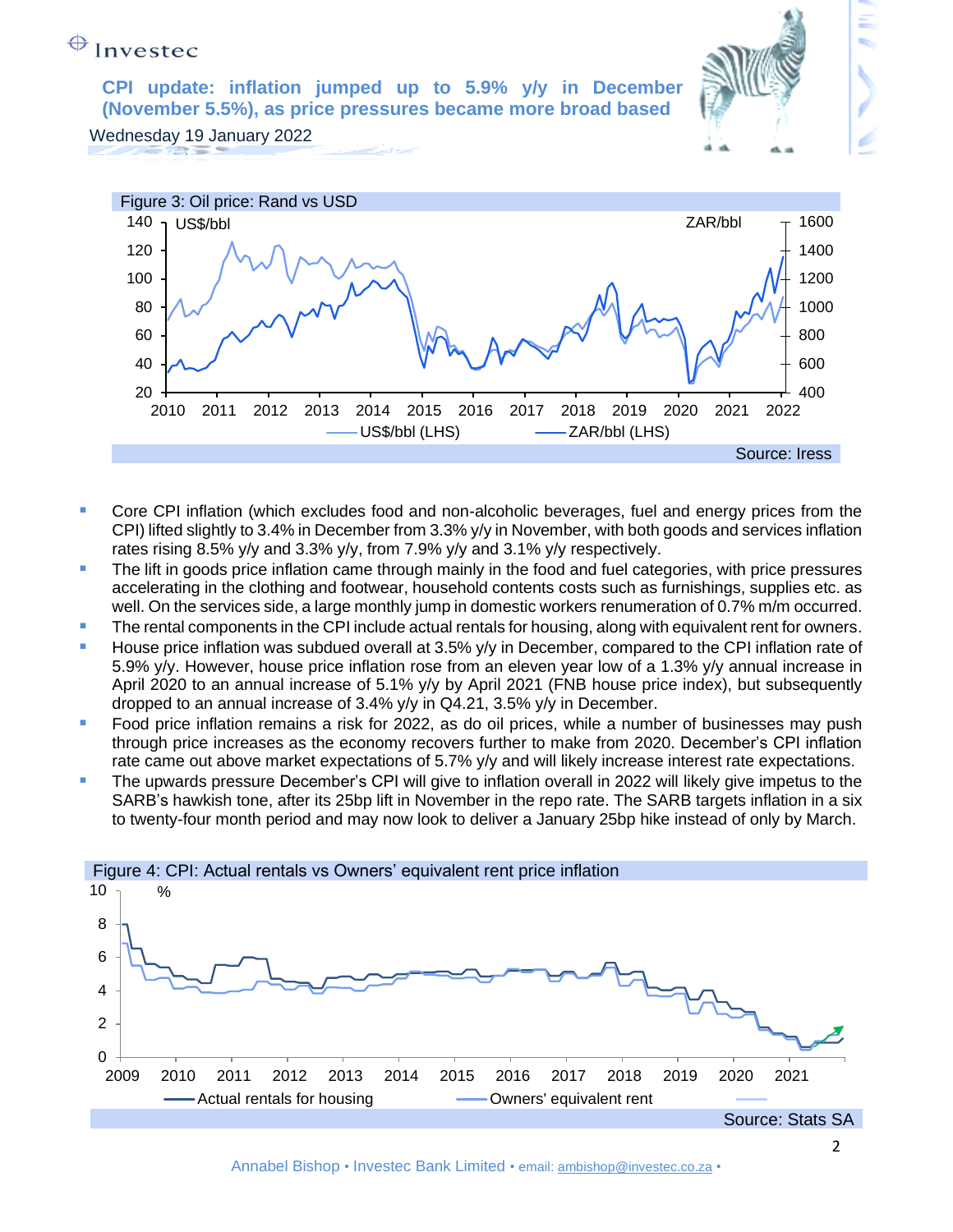**CPI update: inflation jumped up to 5.9% y/y in December (November 5.5%), as price pressures became more broad based**



Wednesday 19 January 2022





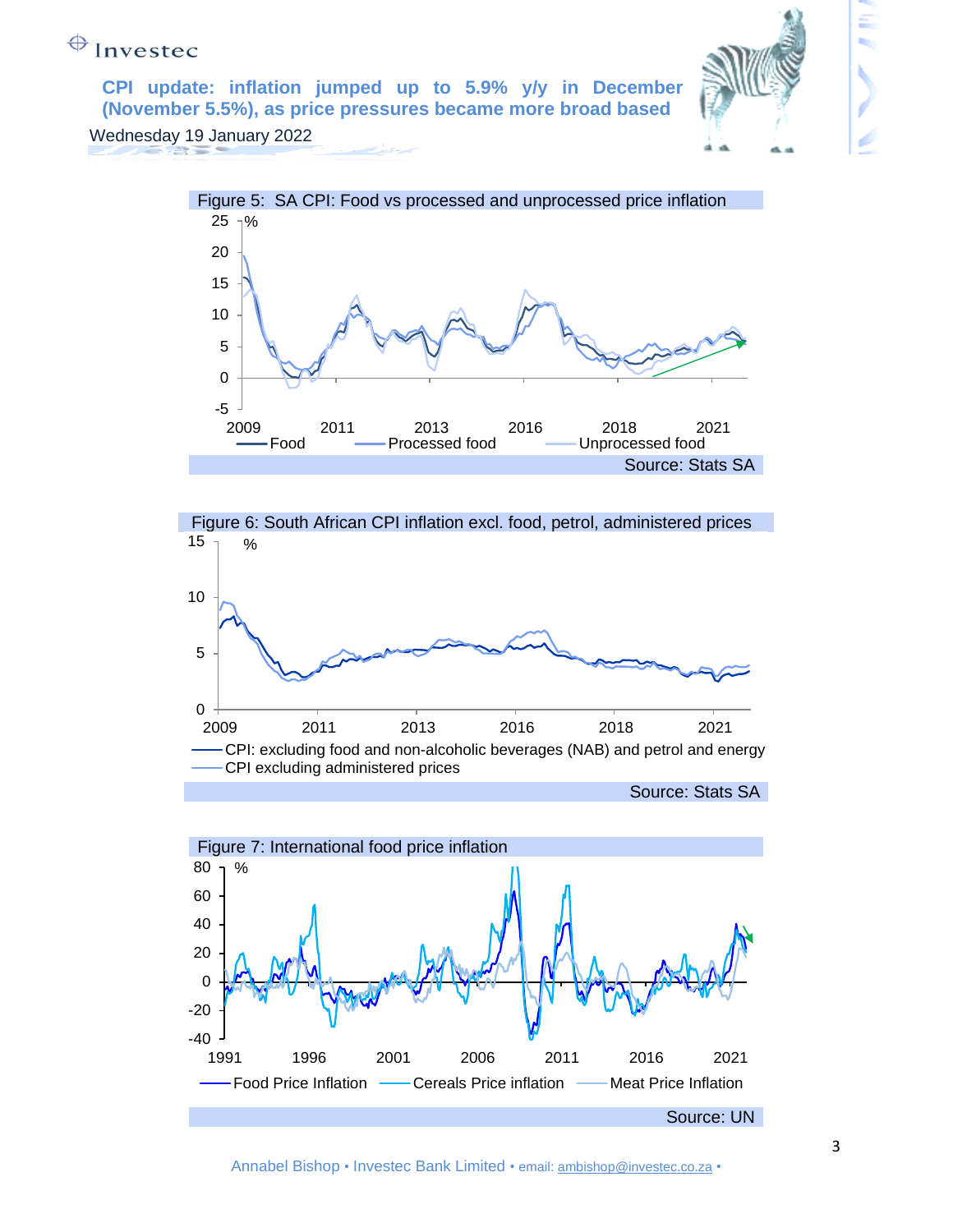#### **CPI update: inflation jumped up to 5.9% y/y in December (November 5.5%), as price pressures became more broad based**

Wednesday 19 January 2022

#### Disclaimer

For the purposes of this disclaimer, Investec shall include Investec Bank Limited, its ultimate holding company, a subsidiary (or a subsidiary of a subsidiary) of that entity, a holding company of that entity or any other subsidiary of that holding company, and any affiliated entity of any such entities. "Investec Affiliates" shall mean any directors, officers, representatives, employees, advisers or agents of any part of Investec.

The information and materials presented in this report are provided to you solely for general information and should not be considered as an offer or solicitation of an offer to sell, buy or subscribe to any securities or any derivative instrument or any other rights pertaining thereto.

The information in this report has been compiled from sources believed to be reliable, but neither Investec nor any Investec Affiliates accept liability for any loss arising from the use hereof or makes any representations as to its accuracy and completeness. Any opinions, forecasts or estimates herein constitute a judgement as at the date of this report. There can be no assurance that future results or events will be consistent with any such opinions, forecasts or estimates. Past performance should not be taken as an indication or guarantee of future performance, and no representation or warranty, express or implied is made regarding future performance. The information in this report and the report itself is subject to change without notice. This report as well as any other related documents or information may be incomplete, condensed and/or may not contain all material information concerning the subject of the report; its accuracy cannot be guaranteed. There is no obligation of any kind on Investec or any Investec Affiliates to update this report or any of the information, opinions, forecasts or estimates contained herein.

Investec (or its directors, officers or employees) may, to the extent permitted by law, own or have a position or interest in the financial instruments or services referred to herein, and may add to or dispose of any such position or may make a market or act as a principal in any transaction in such financial instruments. Investec (or its directors, officers or employees) may, to the extent permitted by law, act upon or use the information or opinions presented herein, or research or analysis on which they are based prior to the material being published. Investec may have issued other reports that are inconsistent with, and reach different conclusions from, the information presented in this report. Those reports reflect the different assumptions, views and analytical methods of the analysts who prepared them. The value of any securities or financial instruments mentioned in this report can fall as well as rise. Foreign currency denominated securities and financial instruments are subject to fluctuations in exchange rates that may have a positive or adverse effect on the value, price or income of such securities or financial instruments. Certain transactions, including those involving futures, options and other derivative instruments, can give rise to substantial risk and are not suitable for all investors.

This report does not contain advice, except as defined by the Corporations Act 2001 (Australia). Specifically, it does not take into account the objectives, financial situation or needs of any particular person. Investors should not do anything or forebear to do anything on the basis of this report. Before entering into any arrangement or transaction, investors must consider whether it is appropriate to do so based on their personal objectives, financial situation and needs and seek financial advice where needed.

No representation or warranty, express or implied, is or will be made in relation to, and no responsibility or liability is or will be accepted by Investec or any Investec Affiliates as to, or in relation to, the accuracy, reliability, or completeness of the contents of this report and each entity within Investec (for itself and on behalf of all Investec Affiliates) hereby expressly disclaims any and all responsibility or liability for the accuracy, reliability and completeness of such information or this research report generally.

The securities or financial instruments described herein may not have been registered under the US Securities Act of 1933, and may not be offered or sold in the United States of America or to US persons unless they have been registered under such Act, or except in compliance with an exemption from the registration requirements of such Act. US entities that are interested in trading securities listed in this report should contact a US registered broker dealer.

For readers of this report in South Africa: this report is produced by Investec Bank Limited, an authorised financial services provider and a member of the JSE Limited.

For readers of this report in United Kingdom and Europe: this report is produced by Investec Bank Plc ("IBP") and was prepared by the analyst named in this report. IBP is authorised by the Prudential Regulation Authority and regulated by the Financial Conduct Authority and the Prudential Regulation Authority and is a member of the London Stock Exchange. This report is not intended for retail clients and may only be issued to professional clients and eligible counterparties, and investment professionals as described in S19 of the Financial Services and Markets Act 2000 (Financial Promotions) Order 2005.

For readers of this report in Ireland: this report is produced by Investec Bank plc (Irish Branch) and was prepared by the analyst named in this report. Investec Bank plc (Irish Branch) is authorised by the Prudential Regulation Authority in the United Kingdom and is regulated by the Central Bank of Ireland for conduct of business rules.

For readers of this report in Australia: this report is issued by Investec Australia Limited, holder of Australian Financial Services License No. 342737 only to 'Wholesale Clients' as defined by S761G of the Corporations Act 2001.